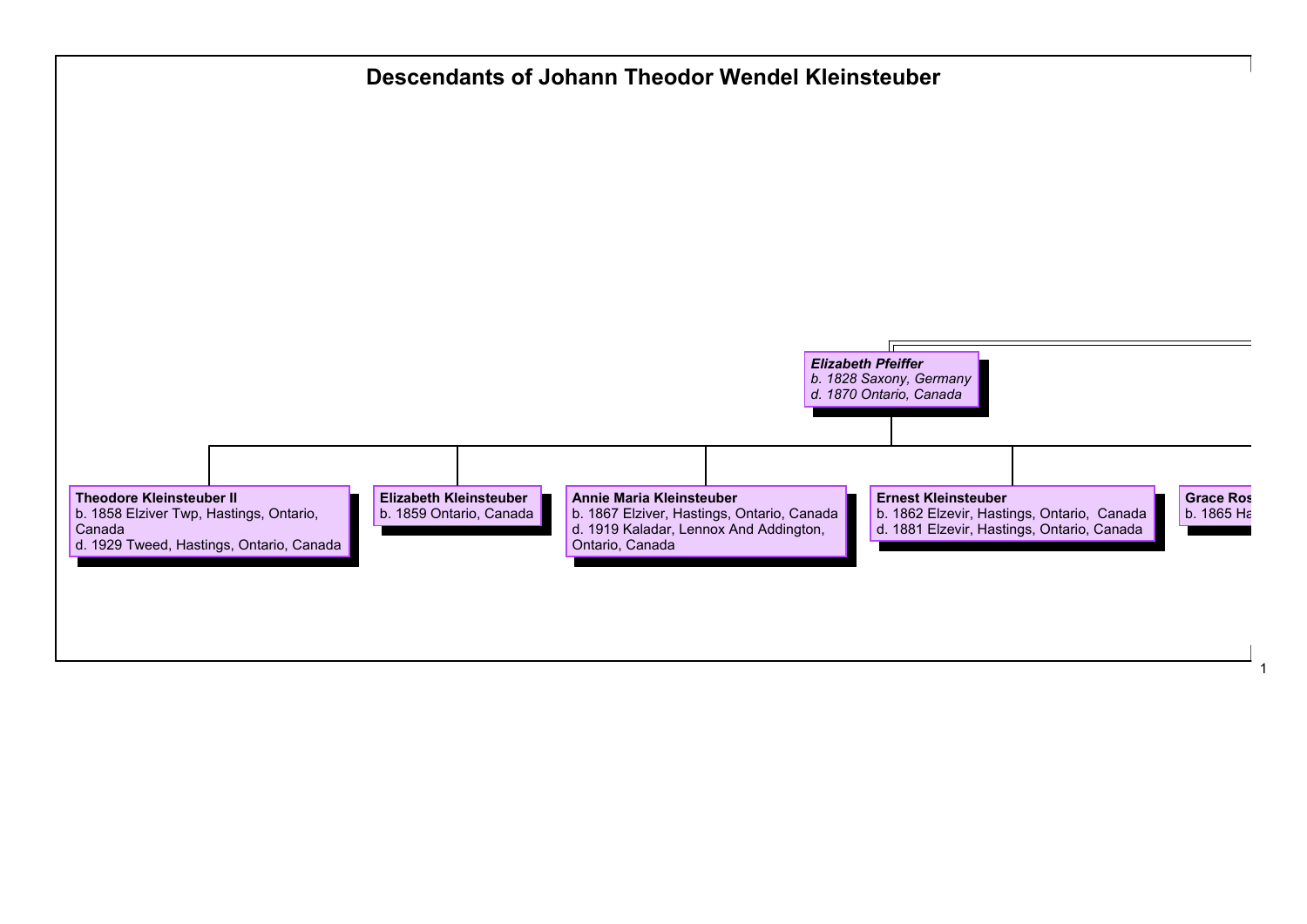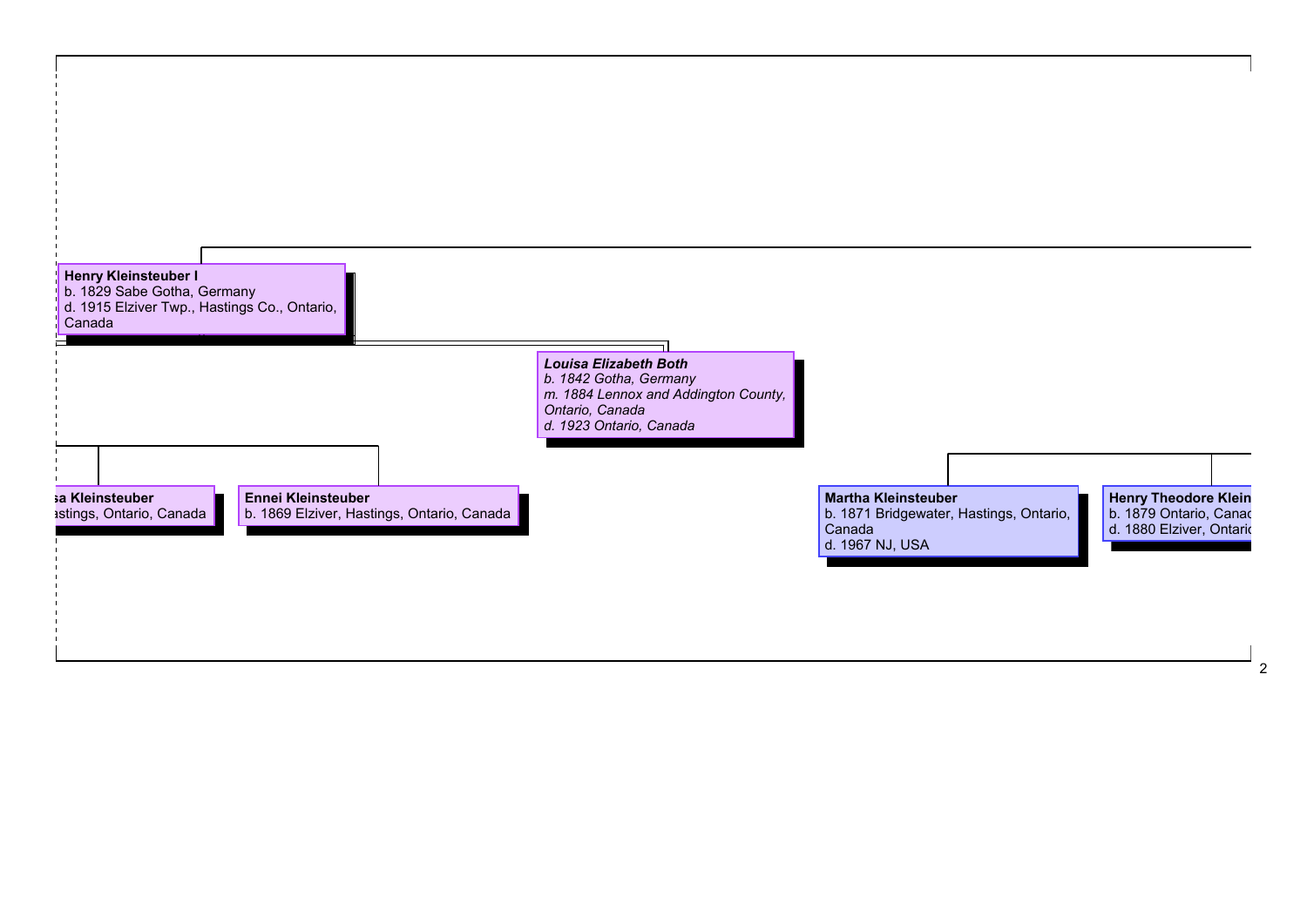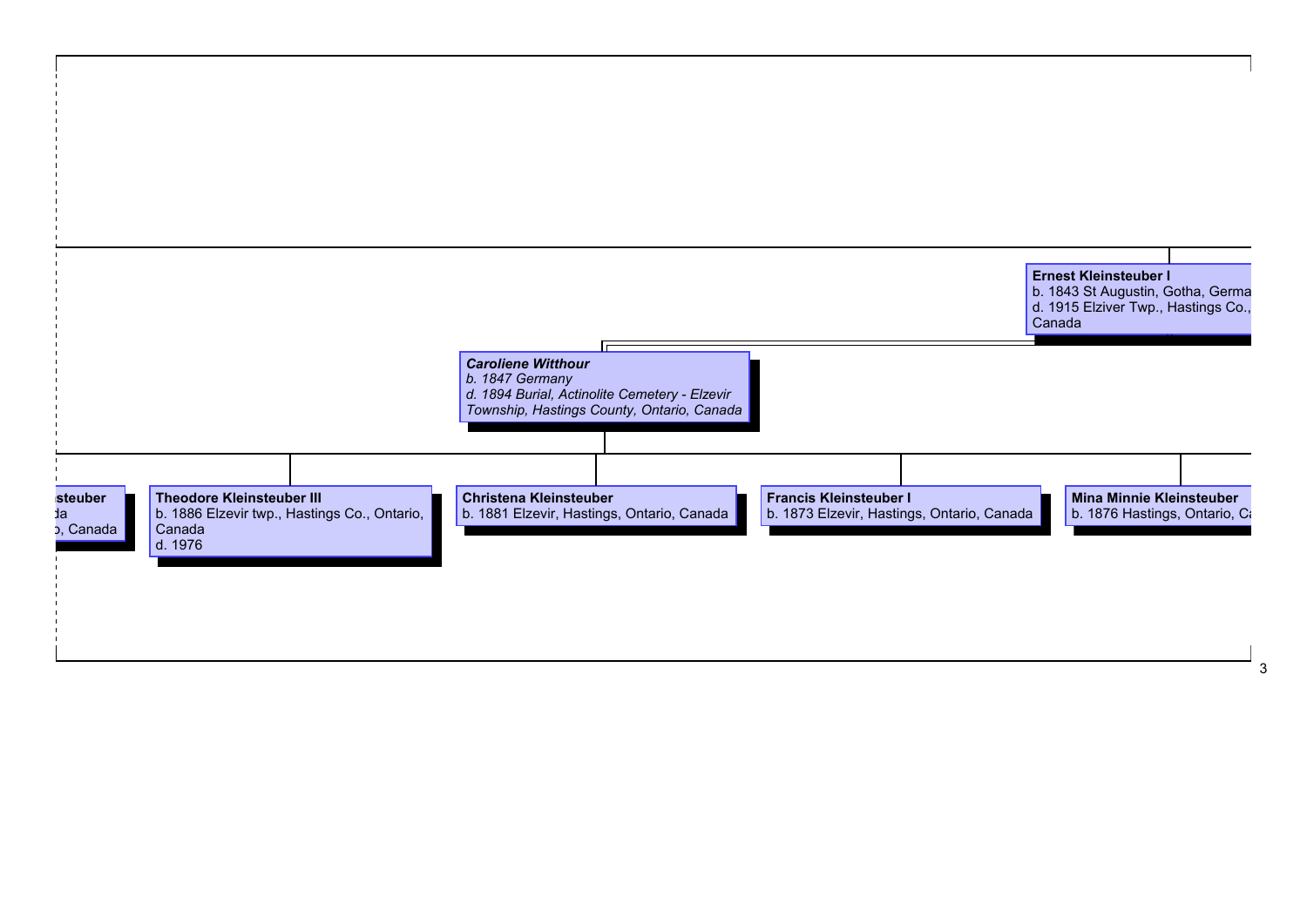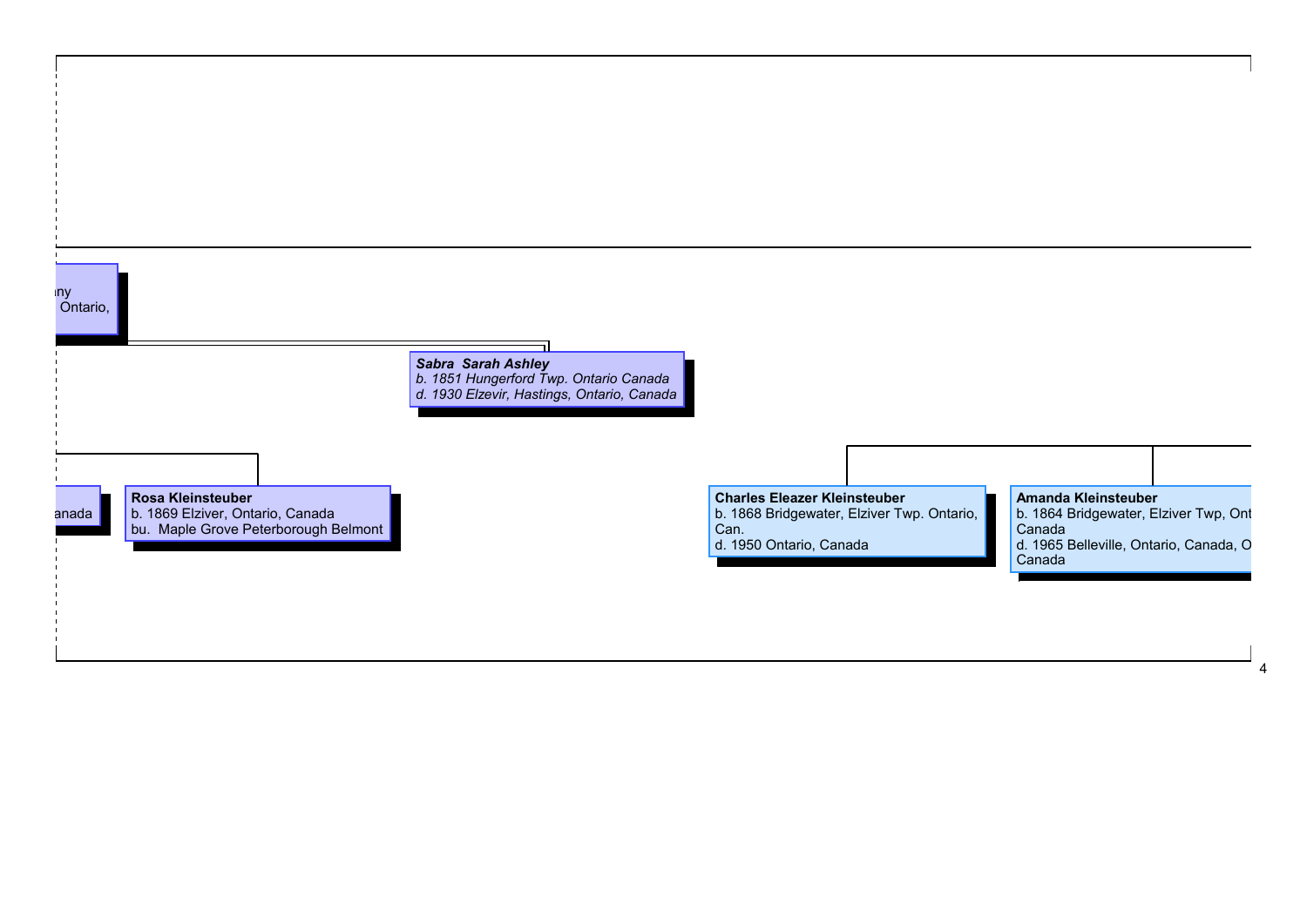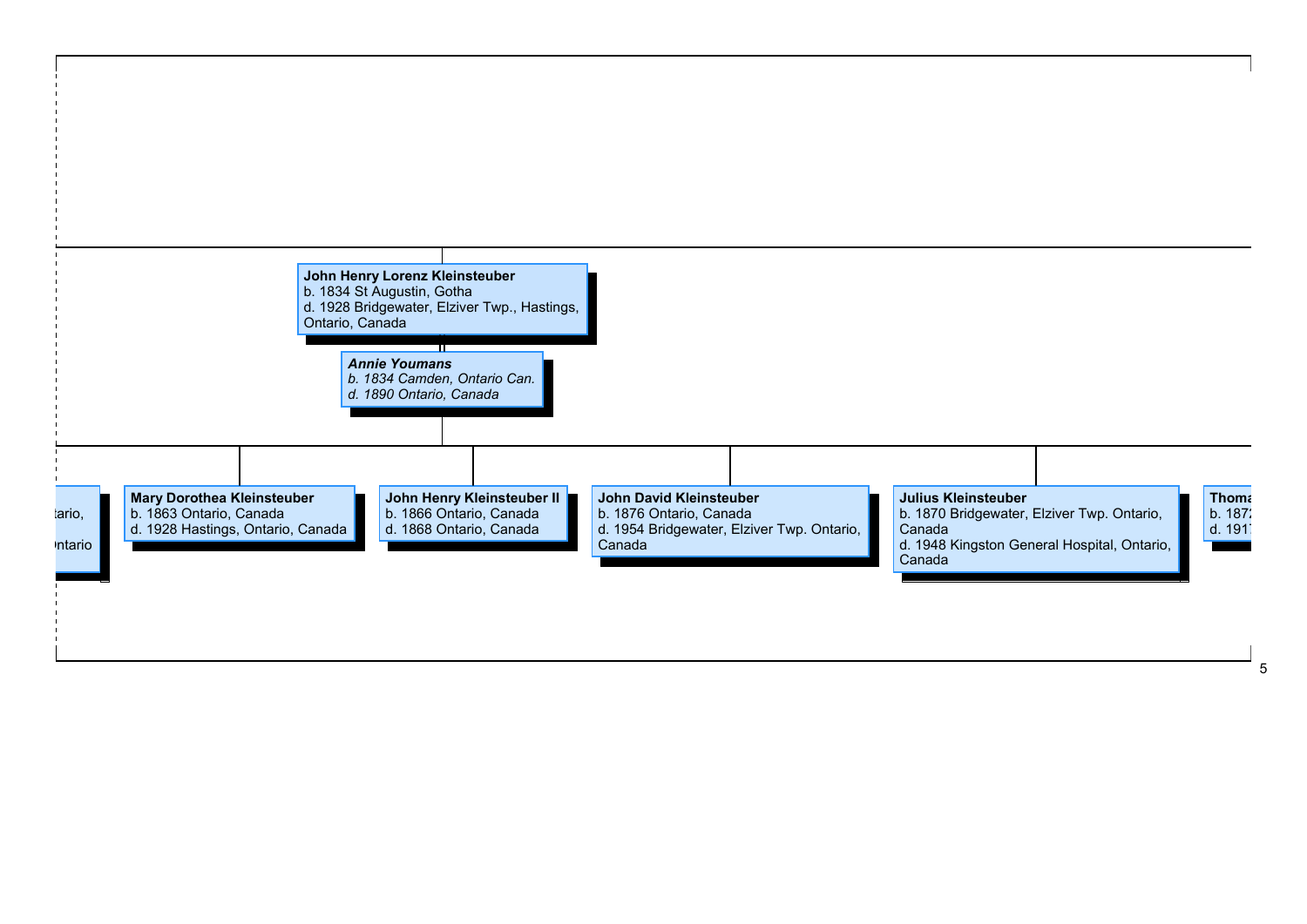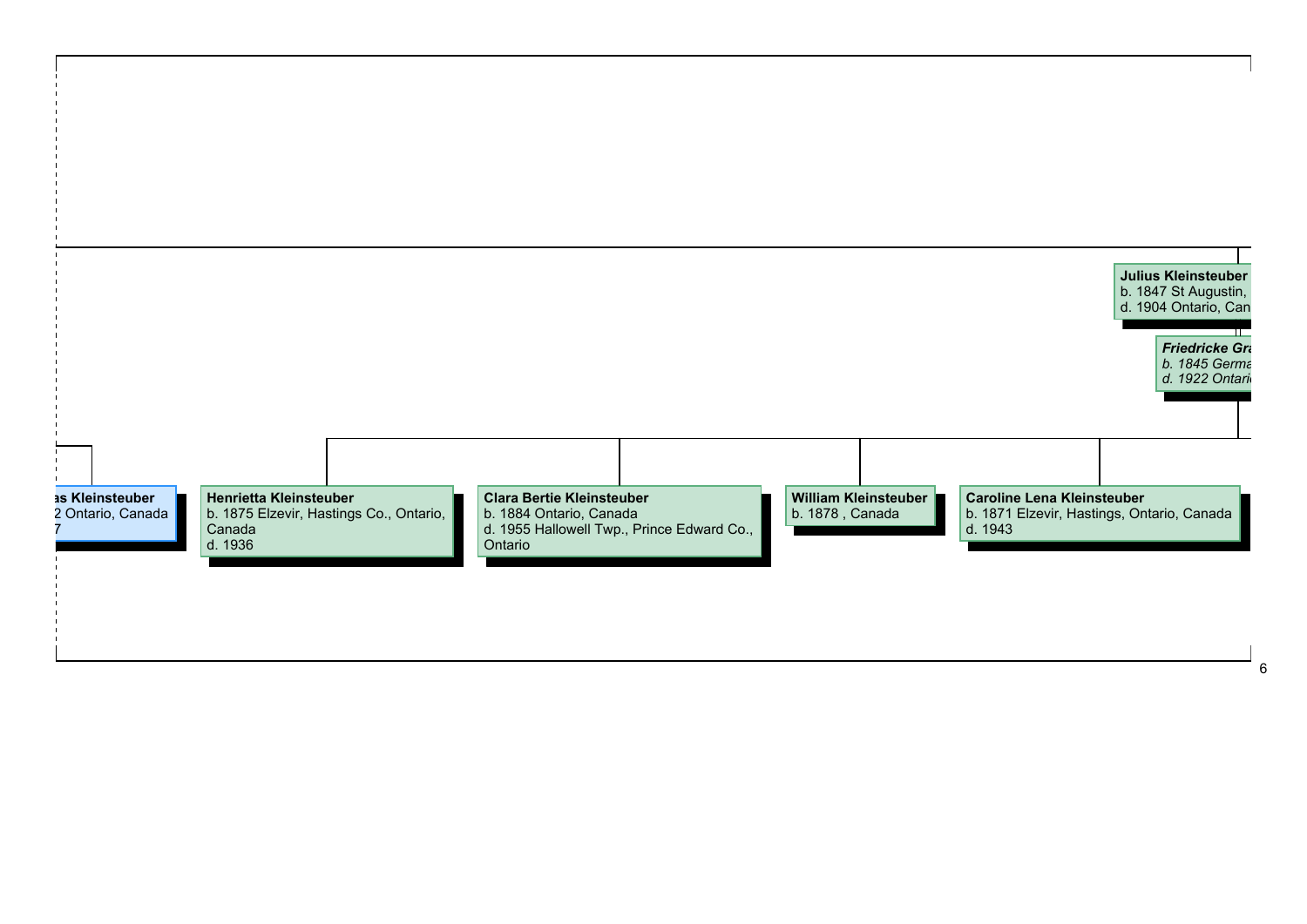| d. Canada<br><b>Albert Ernest Kleinsteuber</b><br>Arthur Milton Kleinsteuber<br><b>Bell Kleinsteuber</b><br>Jane Jennie Kleinster<br>Theodore John Kleinsteuber |                                                     |                        |                                   | Anna Marga              |
|-----------------------------------------------------------------------------------------------------------------------------------------------------------------|-----------------------------------------------------|------------------------|-----------------------------------|-------------------------|
|                                                                                                                                                                 |                                                     |                        |                                   | b. 1805 Cobi            |
|                                                                                                                                                                 |                                                     |                        |                                   |                         |
|                                                                                                                                                                 | Gotha, Germany<br>ada                               |                        |                                   |                         |
|                                                                                                                                                                 | эf                                                  |                        |                                   |                         |
|                                                                                                                                                                 | าny<br>o, Canada                                    |                        |                                   |                         |
|                                                                                                                                                                 |                                                     |                        |                                   |                         |
|                                                                                                                                                                 |                                                     |                        |                                   |                         |
|                                                                                                                                                                 |                                                     |                        |                                   |                         |
|                                                                                                                                                                 | b. 1887 Ontario, Canada<br>b. 1880, Ontario, Canada | b. 1888 Ontario Canada | b. 1873 Hastings, Ontario, Canada | b. 1878 Elziver Twp., C |
| d. 1960 Hallowell, Prince Edward, Ontario,<br>d. 1933 Hallowell Twp.<br>d. 1950<br>Canada<br>County, Ontario, Cana                                              | d. 1955 Actinolite, Hastings, Ontario,<br>Canada    |                        |                                   |                         |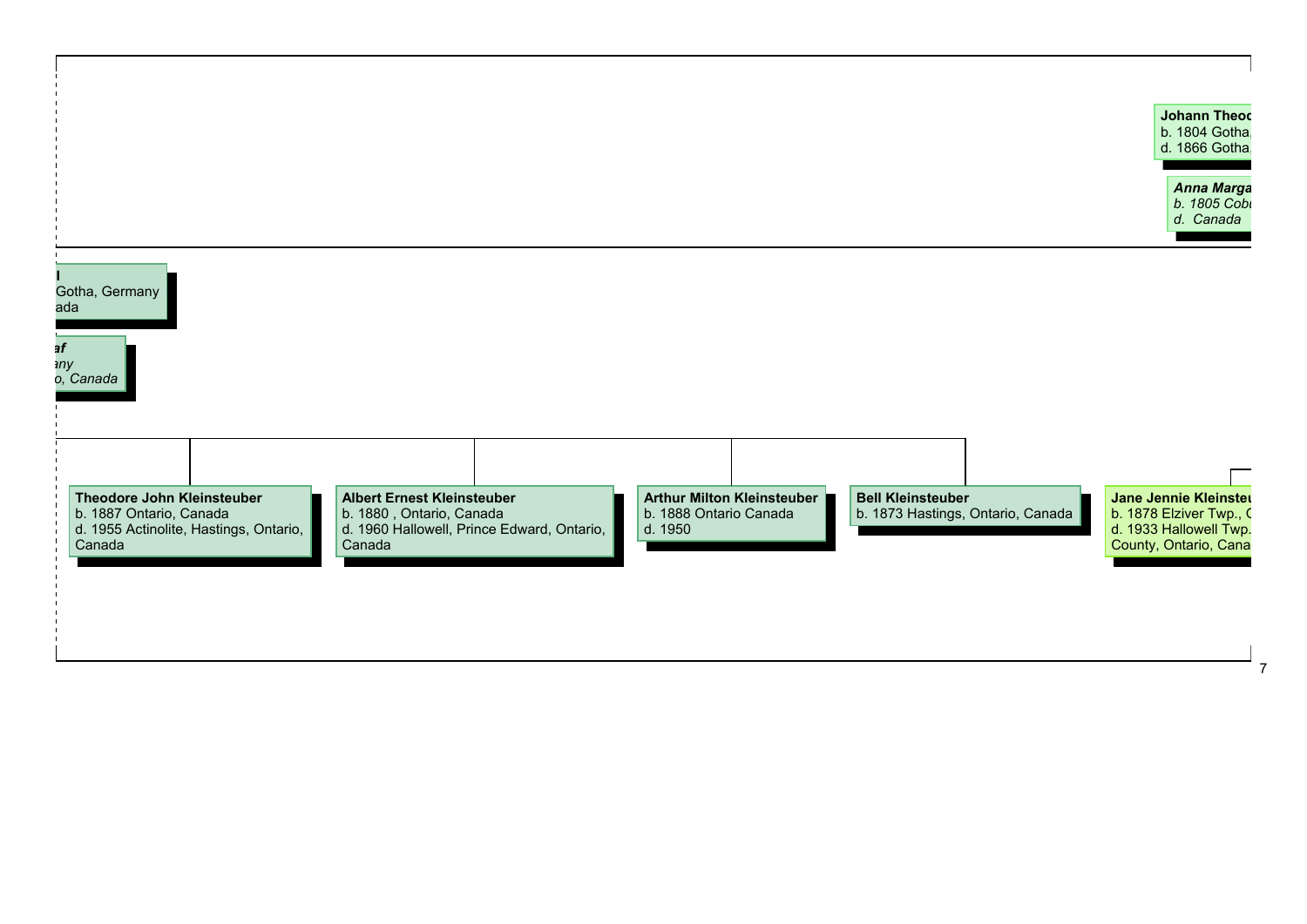| retha Dorothea Heym<br>urg, Germany                                                                                                                           |                                                                                                                                                                                                                                                                                                                                  |
|---------------------------------------------------------------------------------------------------------------------------------------------------------------|----------------------------------------------------------------------------------------------------------------------------------------------------------------------------------------------------------------------------------------------------------------------------------------------------------------------------------|
|                                                                                                                                                               | <b>Carl Hermann Kleinsteuber</b><br>b. 1849 St Augustin, Gotha, Germany<br>d. 1897 Elziver Twp., Hastings, Ontario.,<br>Canada<br><b>Hannah Maria Potter</b><br>b. 1851 Elzevir, Hastings, Ontario Can<br>m. 1873 Hungerford Twp., Hastings Co.,<br><b>Ontario Can</b><br>d. 1921 Hallowell Twp. Prince Edward<br>County, Canada |
| Dora Kleinsteuber I<br><b>uber</b><br>b. 1881 Bridgewater, Elziver Twp. Ontario,<br><b>Ontario, Canada</b><br><b>Prince Edward</b><br>Canada<br>d. 1975<br>da | <b>Charles Herman Kleinsteuber</b><br><b>Annie Kleinsteuber</b><br><b>Rudolf Kleinsteuber</b><br>b. 1876 Hastings, Ontario, Canada<br>b. 1884 Elziver Twp., Hastings, Ontario;<br>b. 1887 Actinolite, Ontario Canada<br>Canada<br>d. 1898<br>d. 1948 West Lake, Ontario Canad<br>d. 1960 West Lake, Ontario Canada               |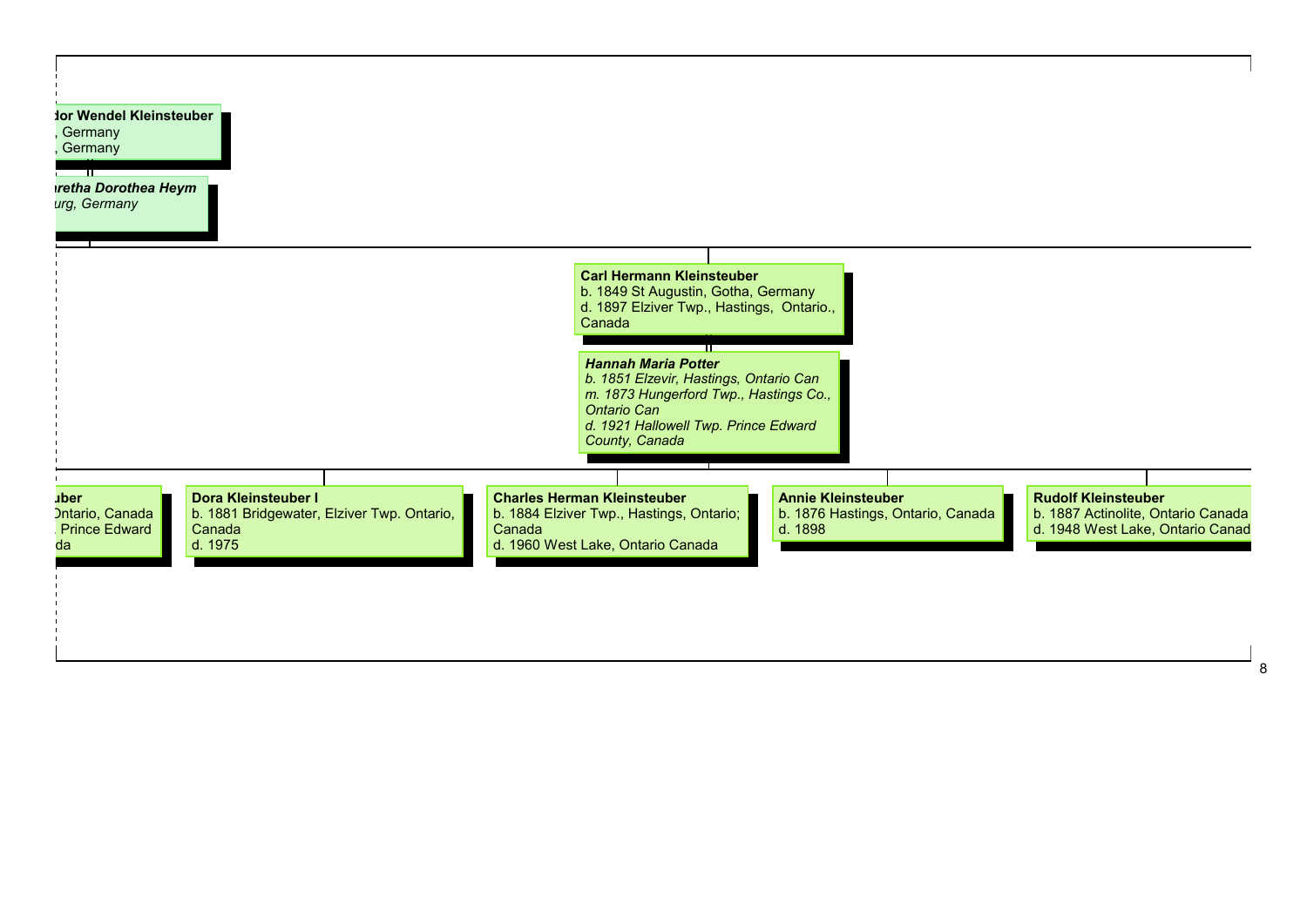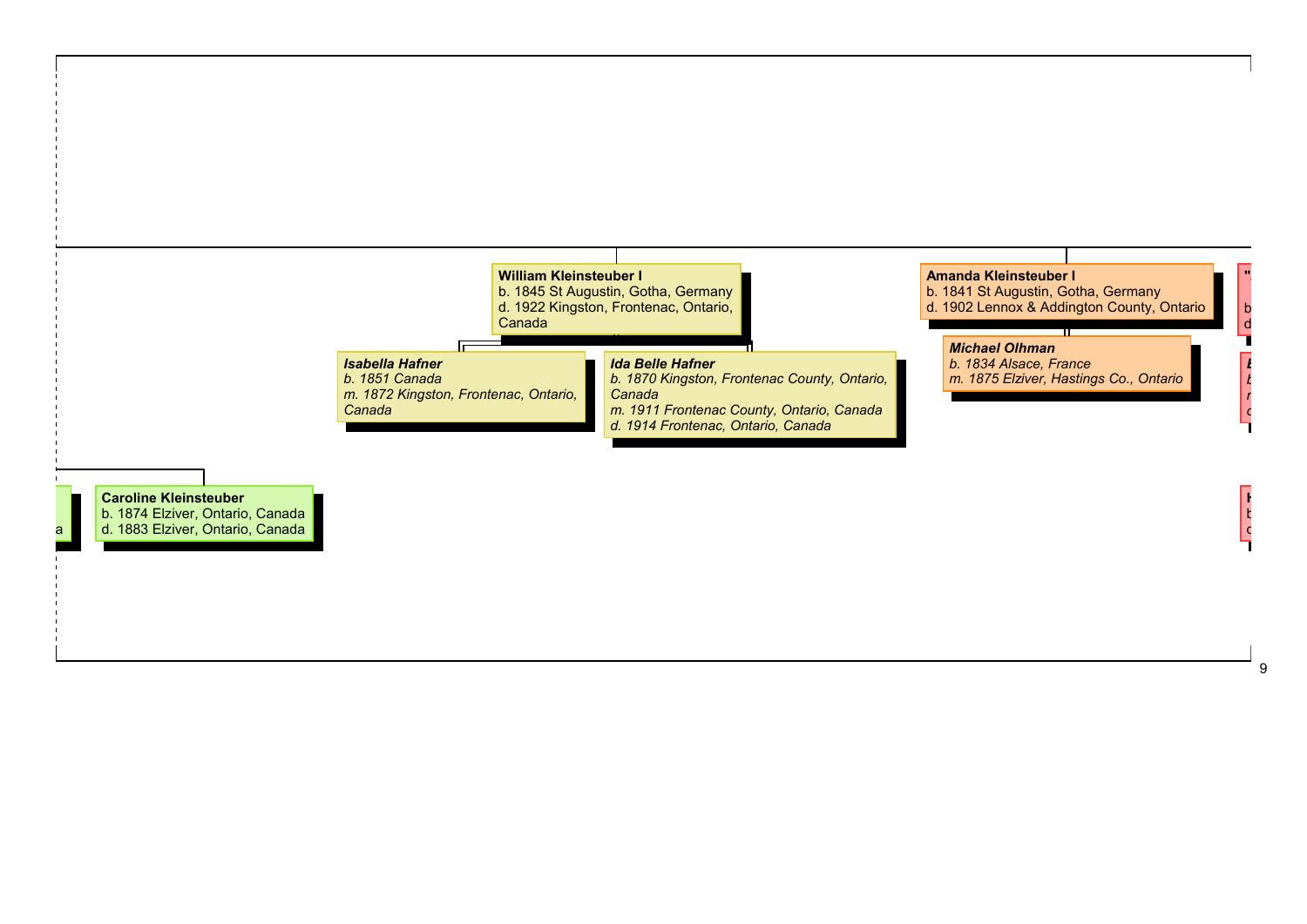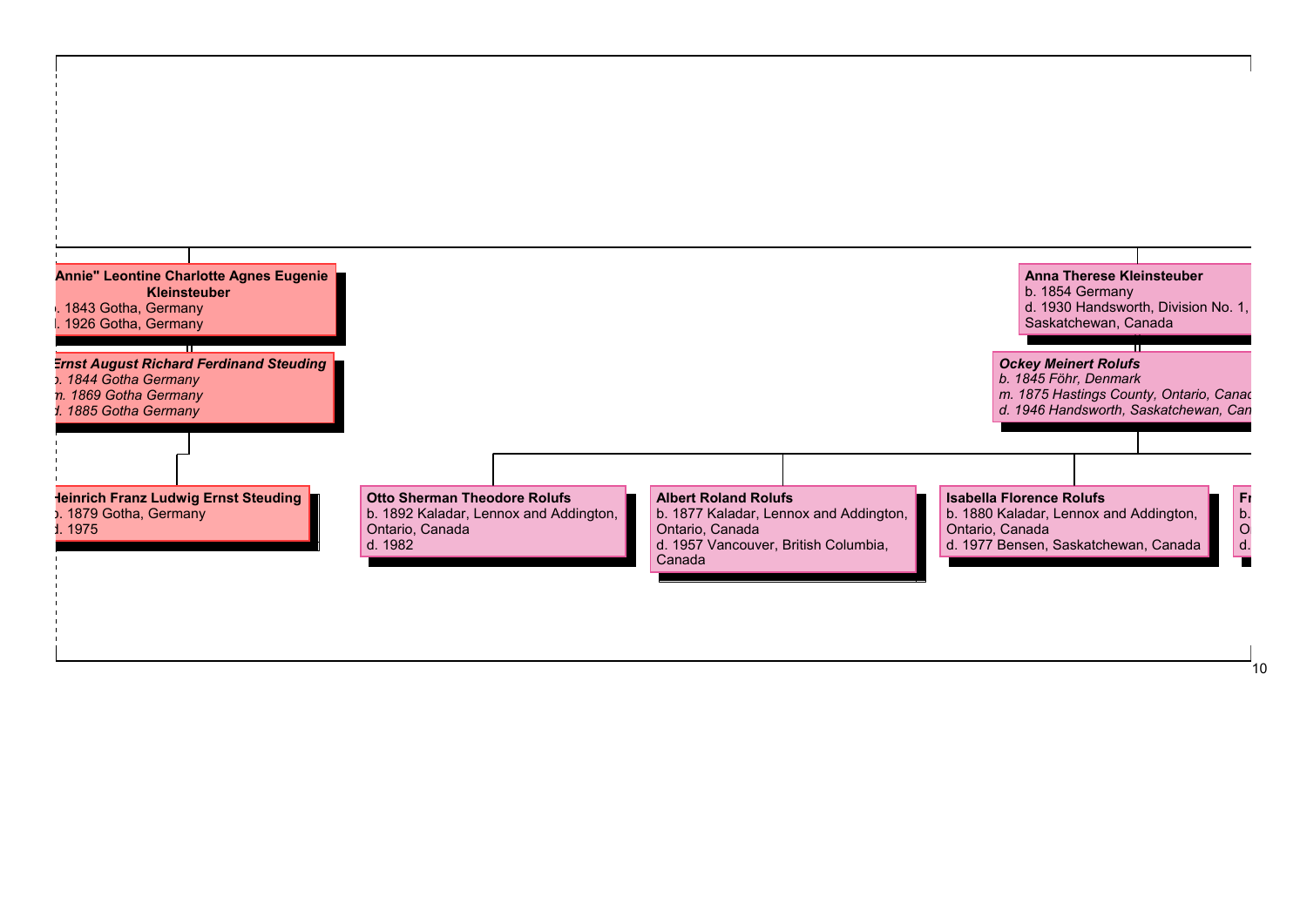| rederick William Hugo Rolufs<br>1876 Kaladar, Lennox and Addington,<br>ntario, Canada<br><b>Vera Rolufs</b><br><b>Howard Rolufs</b><br>Dorothea Kleinsteiber<br><b>Christina Hugo Kleinsteiber</b><br>b. 1892 Ontario, Canada<br>b. 1903 Windthorst, Division No. 5,<br>Saskatchewan, Canada<br>b. Ontario, Canada<br>b. 1889 Ontario, Canada<br>b. 1880, Onta<br>d. 1971 Toront<br>1946 Saskatchewan, Canada<br>Canada |           |  |  |                      |
|-------------------------------------------------------------------------------------------------------------------------------------------------------------------------------------------------------------------------------------------------------------------------------------------------------------------------------------------------------------------------------------------------------------------------|-----------|--|--|----------------------|
|                                                                                                                                                                                                                                                                                                                                                                                                                         |           |  |  |                      |
|                                                                                                                                                                                                                                                                                                                                                                                                                         |           |  |  |                      |
|                                                                                                                                                                                                                                                                                                                                                                                                                         |           |  |  |                      |
|                                                                                                                                                                                                                                                                                                                                                                                                                         |           |  |  |                      |
|                                                                                                                                                                                                                                                                                                                                                                                                                         |           |  |  |                      |
|                                                                                                                                                                                                                                                                                                                                                                                                                         |           |  |  |                      |
|                                                                                                                                                                                                                                                                                                                                                                                                                         |           |  |  |                      |
|                                                                                                                                                                                                                                                                                                                                                                                                                         |           |  |  |                      |
|                                                                                                                                                                                                                                                                                                                                                                                                                         |           |  |  |                      |
|                                                                                                                                                                                                                                                                                                                                                                                                                         | da<br>ada |  |  |                      |
|                                                                                                                                                                                                                                                                                                                                                                                                                         |           |  |  |                      |
|                                                                                                                                                                                                                                                                                                                                                                                                                         |           |  |  |                      |
|                                                                                                                                                                                                                                                                                                                                                                                                                         |           |  |  | <b>William Henry</b> |
|                                                                                                                                                                                                                                                                                                                                                                                                                         |           |  |  |                      |
|                                                                                                                                                                                                                                                                                                                                                                                                                         |           |  |  |                      |
|                                                                                                                                                                                                                                                                                                                                                                                                                         |           |  |  |                      |
|                                                                                                                                                                                                                                                                                                                                                                                                                         |           |  |  |                      |
|                                                                                                                                                                                                                                                                                                                                                                                                                         |           |  |  |                      |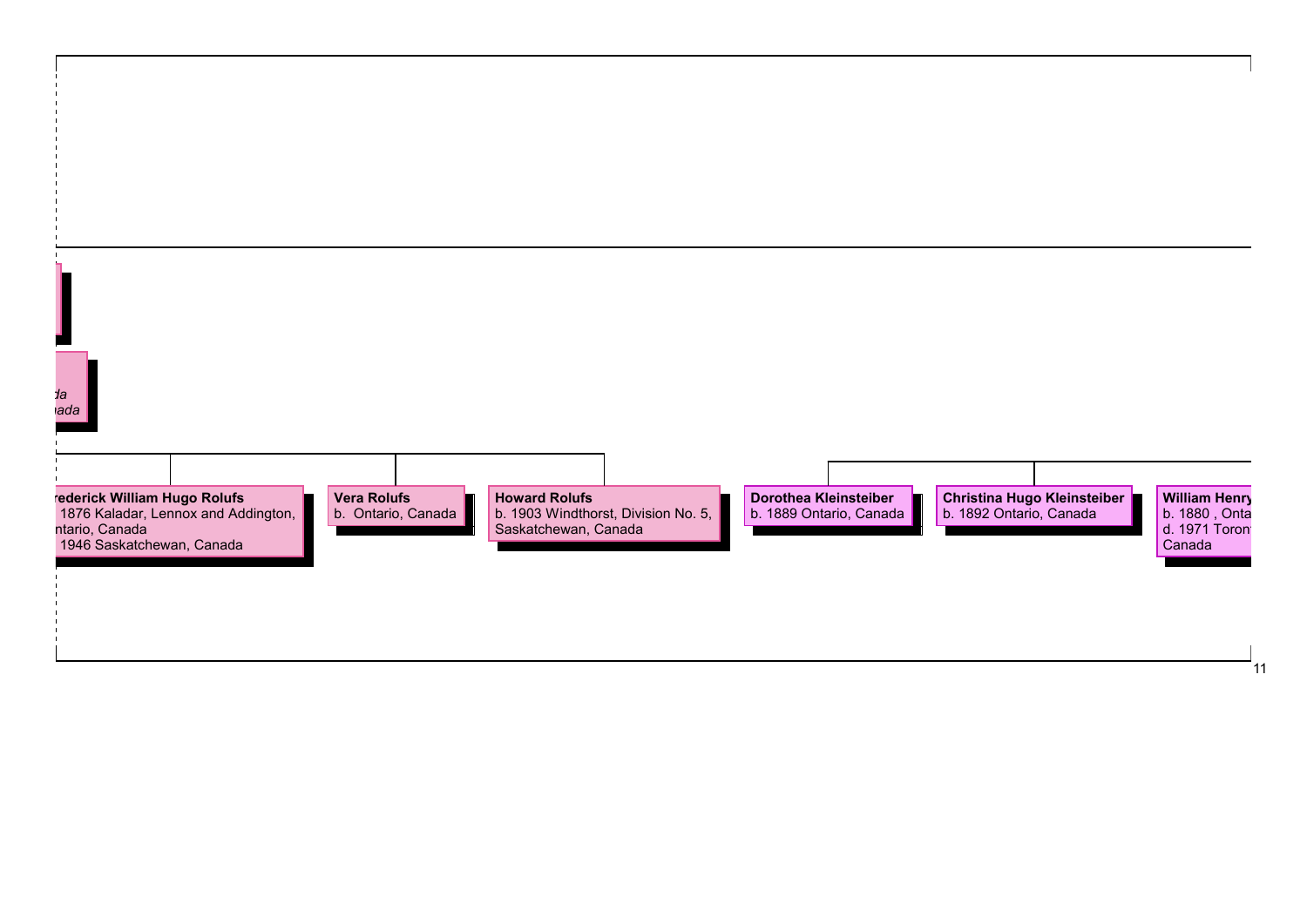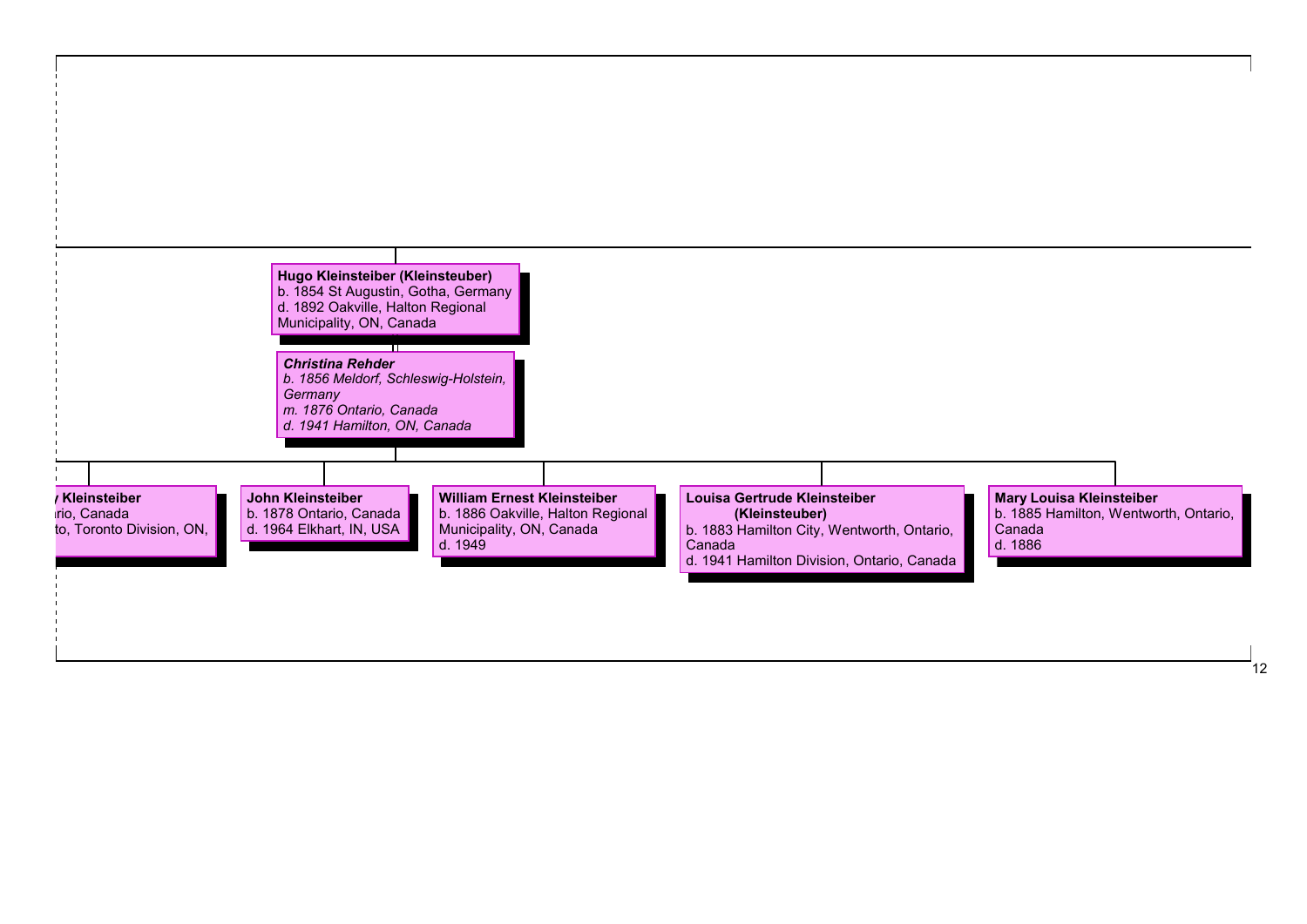